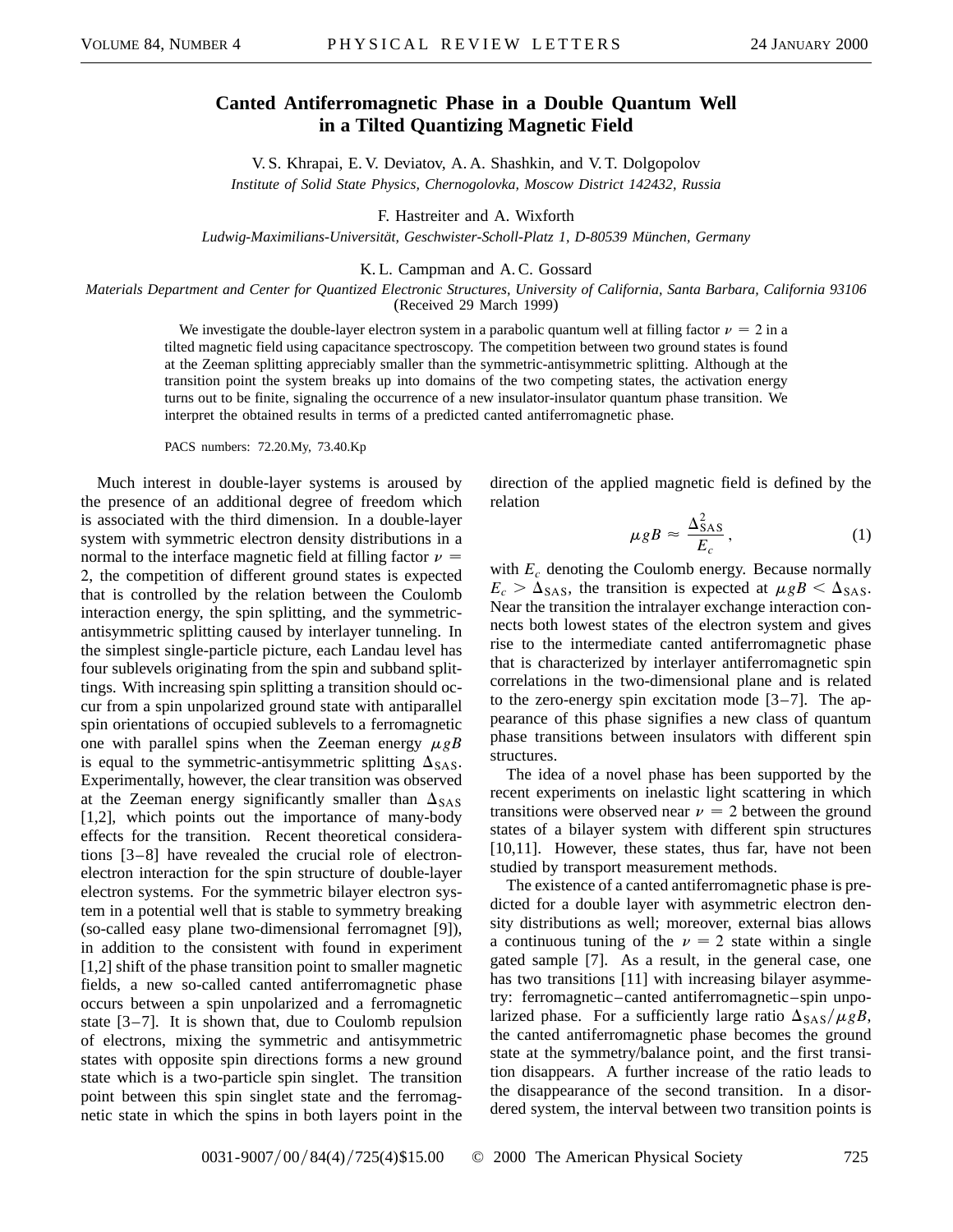expected to have intrinsic structure and can include different spin Bose glass phases [6,7].

Here, we employ a capacitance spectroscopy technique to study the phase transition in the double-layer electron system in a parabolic quantum well at filling factor  $\nu = 2$ at a tilted magnetic field. The scenario of the observed transition gives strong evidence for a new insulatorinsulator quantum phase transition and supports the formation of the recently predicted canted antiferromagnetic phase, although for tilted magnetic fields a rigorous theory is not yet available.

The samples are grown by molecular beam epitaxy on semi-insulating GaAs substrate. The active layers form a 760 Å wide parabolic well. In the center of the well a three monolayer thick  $Al_xGa_{1-x}As$  ( $x = 0.3$ ) sheet is grown which serves as a tunnel barrier between both parts on either side. The symmetrically doped well is capped by 600 Å AlGaAs and 40 Å GaAs layers. The sample has Ohmic contacts (each of them is connected to both electron systems in two parts of the well) and two gates on the crystal surface with areas  $120 \times 120$  and  $220 \times 120 \ \mu \text{m}^2$ . The gate electrode enables us both to tune the carrier density in the well, which is equal to  $4.2 \times 10^{11}$  cm<sup>-2</sup> at zero gate bias, and measure the capacitance between the gate and the well. For capacitance measurements we apply an ac voltage  $V_{ac} = 2.4$  mV at frequencies f in the range 3–600 Hz between the well and the gate and measure both current components as a function of gate bias  $V_g$ in the temperature interval between 30 mK and 1.2 K at magnetic fields of up to 14 T.

Our measurements are similar to magnetotransport measurements in Corbino geometry: when disturbed the sample edge becomes equipotential within the edge magnetoplasmon round-trip time  $\sim L/\sigma_{xy}$ , which is normally much shorter than the time of charge redistribution normal to the edge  $\sim C_0 L^2 / \sigma_{xx}$ , where  $\sigma_{xx}$ and  $\sigma_{xy}$  are the dissipative and Hall conductivity,  $C_0$  is the capacitance per unit area between gate and quantum well, and *L* is the characteristic sample dimension. At low frequencies  $f \ll \sigma_{xx}/C_0L^2$ , the imaginary current component reflects the thermodynamic density of states in a double-layer system. In this limit, the, e.g.,  $\nu = 2$ imaginary current component minimum is accompanied by a peak in the active current component which is proportional to  $(fC_0)^2 \sigma_{xx}^{-1}$  and is used for measurements of the temperature dependence of  $\sigma_{xx}$ . At high frequencies the minimum in the imaginary current component should deepen as caused by in-plane transport so that both current components tend to zero.

The positions of the  $\nu = 2$  imaginary current component minimum (or active current component maximum) in the  $(B_{\perp}, V_{\varrho})$  plane are shown in Fig. 1 alongside with those at filling factors  $\nu = 1, 3, 4$  for a normal and tilted magnetic fields. In the normal magnetic field, at the gate voltages  $V_{th1} < V_g < V_{th2}$ , at which one subband is filled with electrons in the back part of the well with respect



FIG. 1. Positions of the magnetocapacitance minima, or of the active current component maxima, at a temperature of 30 mK for different tilt angles: (a)  $\Theta = 0^{\circ}$ , (b)  $\Theta = 30^{\circ}$ , (c)  $\Theta = 45^{\circ}$ , and (d)  $\Theta = 60^\circ$ .

to the gate, the experimental points are placed along a straight line with a slope defined by capacitance between the gate and the bottom electron layer (Fig. 1a). Above  $V_{th2}$ , where a second subband collects electrons in the front part of the well, a minimum in the imaginary current component at integer  $\nu$  corresponds to a gap in the spectrum of the bilayer electron system, and the slope is inversely proportional to the capacitance between the gate and the top electron layer [12]. At a tilt angle of  $30^{\circ}$ , a splitting of the line indicating the position of the  $\nu = 2$  minimum is observed close to the balance point (Fig. 1b). Knowing  $\Delta_{SAS} = 1.3$  meV from far infrared measurements and model calculations [13], we can estimate from Eq. (1) the Coulomb energy  $E_c \approx 6$  meV at the transition. This value is smaller than the energy  $e^2/ \varepsilon l = 15$  meV (where *l* is the magnetic length) because of finite extension of the electron wave functions in the *z* direction. As seen from Figs. 1c and 1d, with increasing tilt angle  $\Theta$  the center of the splitting moves towards more negative gate voltages. It is important that the occurrence of two distinct minima at fixed magnetic field points to the competition between the two ground states of our bilayer system.

Figure 2 represents the behavior of the activation energy along the  $\nu = 2$  line in Fig. 1 at different tilt angles. For  $\Theta = 0^{\circ}$  at  $V_g > V_{th2}$ , the activation energy passes through a maximum and then monotonously decreases with increasing magnetic field. At a tilted magnetic field, there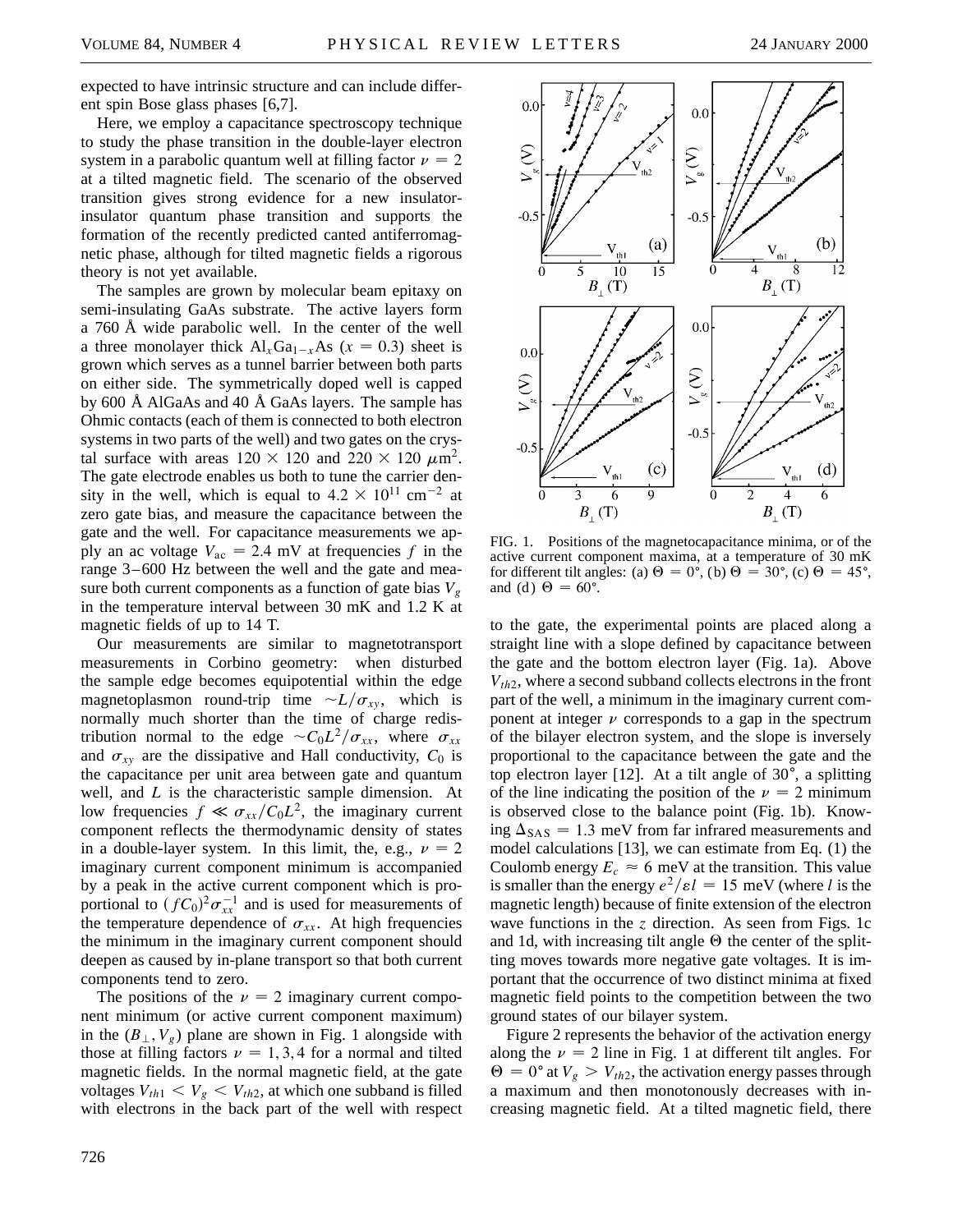

FIG. 2. Change of the activation energy at  $\nu = 2$  with magnetic field for  $\Theta = 0^{\circ}$  (squares),  $\Theta = 45^{\circ}$  (triangles), and  $\Theta =$  $60^{\circ}$  (circles). The dashed lines are guides to the eye. The data at  $\Theta = 30^{\circ}$  are not displayed to avoid overcomplicating the figure. The inset shows the gate voltage dependence of the imaginary current component for  $\Theta = 45^{\circ}$  at  $\hat{f} = 23$  Hz at  $T = 30$  mK for different magnetic fields: 10.03 (squares), 10.19 (dots), 10.28 (solid line), 10.36 (dashed line), and 10.53 T (crosses).

emerges a deep minimum of the activation energy at the field corresponding to the splitting point. We find that for all tilt angles the minimum activation energy is finite (Fig. 2).

A set of the experimental traces near the splitting point for  $\Theta = 45^{\circ}$  is displayed in the inset of Fig. 2. An interplay is seen of two deep minima in the magnetocapacitance at filling factors slightly above and slightly below  $\nu = 2$ , respectively, which correspond to maxima of the activation energy with a minimum in between at exactly  $\nu = 2$ . At the splitting point both magnetocapacitance minima are observable simultaneously with roughly equal amplitudes.

It is interesting to compare our experimental findings with results of Ref. [2] where a double-layer system with higher mobility and smaller  $\Delta_{SAS}$  was investigated at  $\nu =$ 2 at a normal magnetic field. In both experiments a change of the ground state at the balance point is reached by varying a tuning parameter: a total electron density in Ref. [2] and a tilt angle in our case. In addition, we observe the coexistence of two ground states near the transition point and find a finite value of the activation energy at the transition, i.e., it is insulator-insulator transition.

To verify that our experimental results are beyond the single-particle model, we compare them with the singleparticle spectrum in a tilted magnetic field calculated in self-consistent Hartree approximation (details of calculation will be published elsewhere). In the calculation we do not take into account the spin splitting (supposing small *g* factor) as well as the exchange energy.

For this simplest case the calculated gap for filling factor  $\nu = 2$  also exhibits a minimum (Fig. 3). It is quite easy to understand the physical origin of the minimum: on one hand, a parallel component of the magnetic field leads to increasing the subband energies because of narrowing the electron density distribution in the *z* direction. As a result,  $\Delta_{SAS}$  increases a little. On the other hand, to form a gap in the spectrum the tunneling between the layers should occur with conservation of the in-plane momentum. Therefore, it is accompanied with a shift of the center of the in-plane wave function by an amount  $d_0$  tan $\Theta$  (where  $d_0$  is the distance between the centers of mass for electron density distributions in two lowest subbands) which enhances with both deviation from the balance point due to the increase of  $d_0$  and tilting the magnetic field. The increase of the effective tunneling distance  $\sqrt{d^2 + d_0^2 \tan^2{\theta}}$ (where  $d$  is the tunnel barrier width) results in decreasing the subband spacing. The combination of these contributions, taking into account the known behavior of the  $\nu$  = 2 gap in the normal magnetic field (see Fig. 3), gives rise to the nonmonotonous dependences of the gap at tilted magnetic fields. From the calculation it follows that the position of the minimum shifts to lower magnetic fields  $B_{\perp}$  with increasing tilt angle, which is consistent with our experimental finding. Nevertheless, the measured minimum activation energy is far smaller than the calculated half gap.

In principle, lower values of the measured activation energy might be explained in the single-particle picture assuming that the quantum level width is finite. However, we reject such an explanation for the following reasons: first, at  $\Theta = 0^{\circ}$  at balance we do observe an activation energy very close to half of  $\Delta_{SAS}$  and practically at the same magnetic field where a deep minimum in the activation energy is observed at  $\Theta = 30^{\circ}$ ; second, when sweeping the gate



FIG. 3. Results of the  $\nu = 2$  gap calculation in self-consistent Hartree approximation for  $\Theta = 0^{\circ}$ ,  $\Theta = 30^{\circ}$ , and  $\Theta = 45^{\circ}$ . Also shown is the corresponding Zeeman splitting.